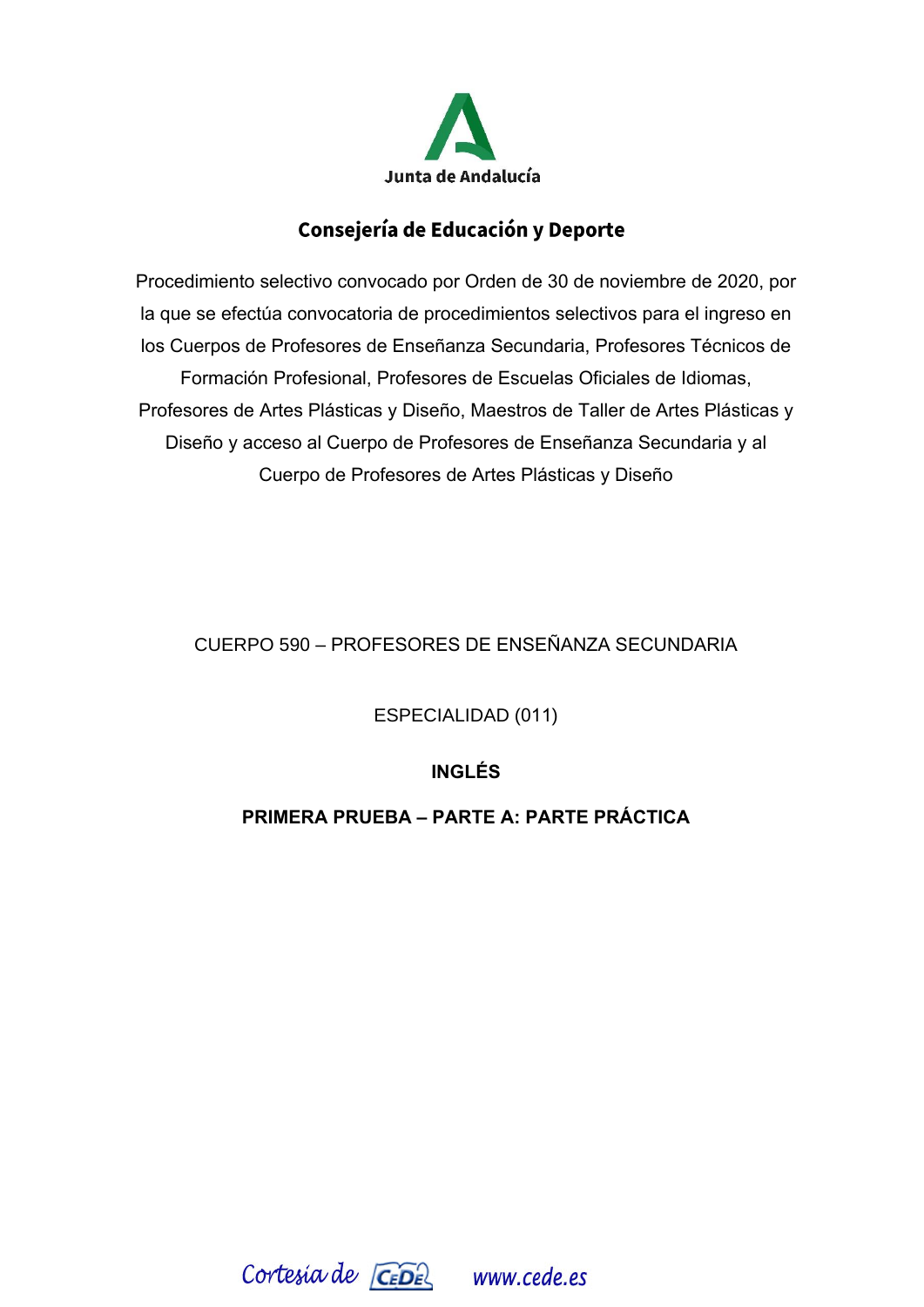Cortesia de CEDE www.cede.es

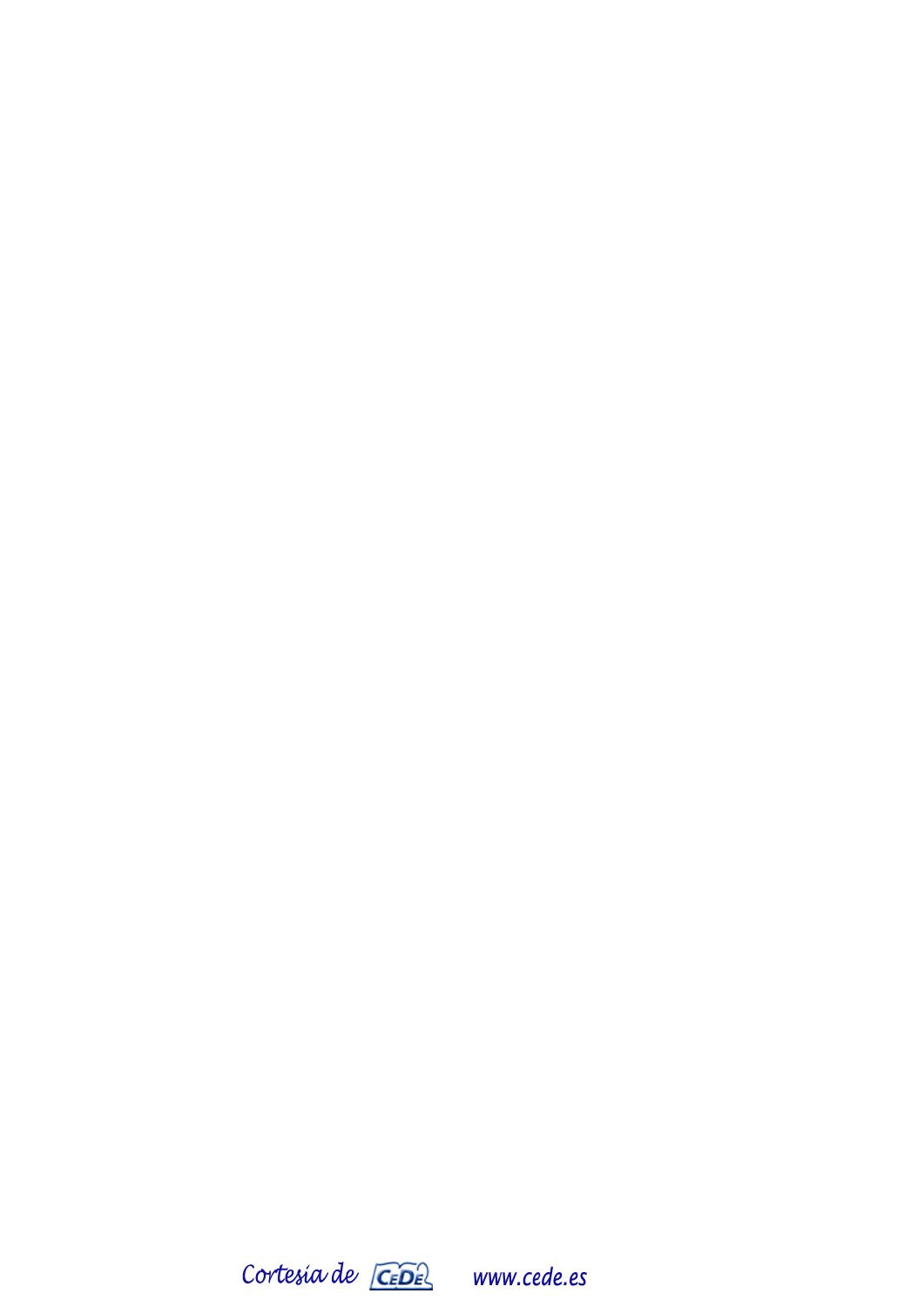

#### **Your attention, please**

- Read the text and do **ONLY THREE** out of the six following exercises (in case you answer more than three, only the first three you have done will be considered).

- Give all your answers **ONLY in English**, except in exercise 4 concerning the translation into Spanish.

- Write the numbers of the exercises you have chosen clearly. You must also number all the pages you hand in.

- Your score will be divided by 3, so if you get 30 points, your final score will be 10. Remember that you need at least 2,5 points as a final score in this test so that this mark can be taken into account together with the final score in **part B**.

#### **How covid-19 is interrupting children's education**

Almost a billion children have seen their schools close

Children usually rejoice in a break from school, assuming it will be a chance to **slack off**. Not Ryu, a nine-year-old in Tokyo. As the new coronavirus spread across Japan, schools throughout the country closed on March 2nd. His parents have enforced a strict schedule every day. It includes Japanese, science and physical education. He does mathematics on

5 his abacus every morning. On weekdays he is allowed to play in a park for 90 minutes. "I wish I could take him to the park more, but we have limited time as we work from home," **frets** his mother, Fujimaki Natsuko.

The data on whether school closures will **curb** covid-19 are limited. A study in 2009 modelling the effects of closing all schools and formal day-care centres in America for a

- 10 month put the cost at 0.1-0.3% of GDP. Some countries seem better prepared to deal with the economic impact. In China the nationwide closures came with government-mandated work-from-home policies and subsidies for companies to enable their employees to do so. But in Japan not all parents are entitled to work from home or to take paid sick leave. In Italy one-fifth of workers are self-employed and so do not qualify for sick pay. People in 15 precarious work may lose their jobs altogether if they have to stay at home to look after
- children.

For poor children, schools may provide the most nutritious meal of the day. Around 26m children in American schools, roughly half of all students, **qualify** for free or reduced-price lunches. In New York City 22,000 children sleep in municipal shelters. Some school districts

20 in New York are setting up pickup points so that the hard-up can still get free meals. Britain has said it will continue to provide those children who ordinarily get free school meals with food.

Officials must always take such costs into account. But in the middle of a pandemic there is an extra consideration. The study in 2009 estimated that, if schools are closed for a month, 25 between 6% and 19% of key health-care workers would have to stay at home to take care of their offspring. Britain will keep schools running for vulnerable children and those whose parents are key workers.

Around 245,000 students in Britain were expecting in May and June to sit their A-levels, the exams that determine which university, if any, will grant them a place. On March 18th the 30 government announced that those exams would be cancelled. Boris Johnson, the prime

minister, said that the government would make sure that children still got "the qualifications



Página **2** de **5**

Cortesia de CEDE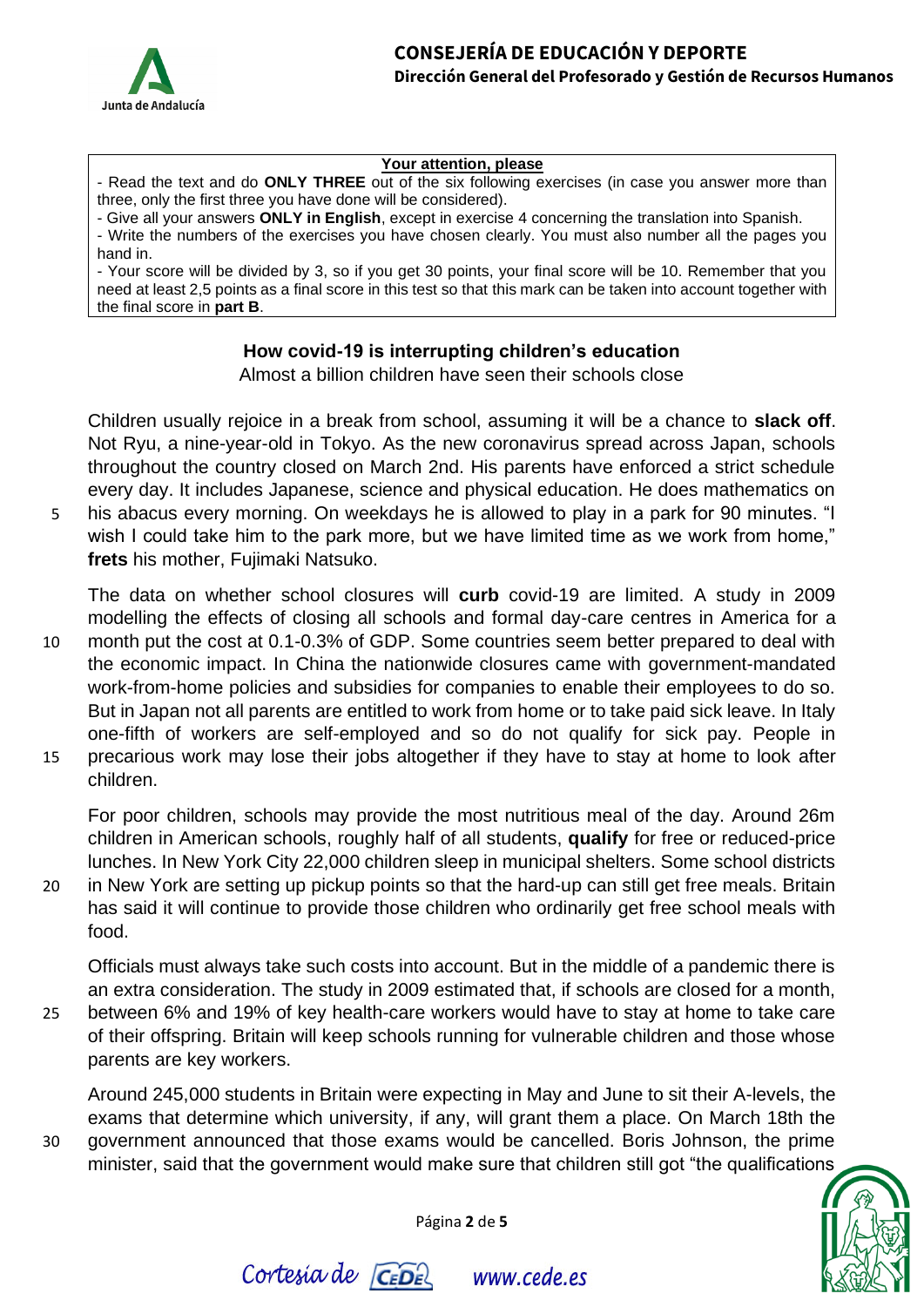

they need and deserve for their academic career." That may go some way to **assuaging** fears that children whose parents lack the cash or knowledge to compensate for schools closing would be worst affected.

- 35 The pandemic will highlight the strengths and weaknesses of teaching online. Online resources are increasingly popular but few countries **boast** a developed digital infrastructure for all students. A survey by Teacher Tapp, an app, of over 6,000 teachers in Britain found that only 40% of those in state schools would be able to broadcast a video lesson, compared with 69% of teachers at independent schools. Elena Silva of New America, a think-tank,
- 40 says that few American states have adequate kit for teaching online. "Most states are not that prepared. This is a moment of forced opportunity."

Even done properly, online learning is a poor substitute for the kind that happens in a classroom. On average, students **fare** worse working online, especially those with less strong academic **backgrounds**, says Susanna Loeb of Brown University. Online courses

45 can be an **asset** when students cannot be in school, but she **reckons** that they are "suboptimal for most" and argues that long periods of time spent away from actual schools will probably lead to children's education suffering.



Cortesia de CEDEL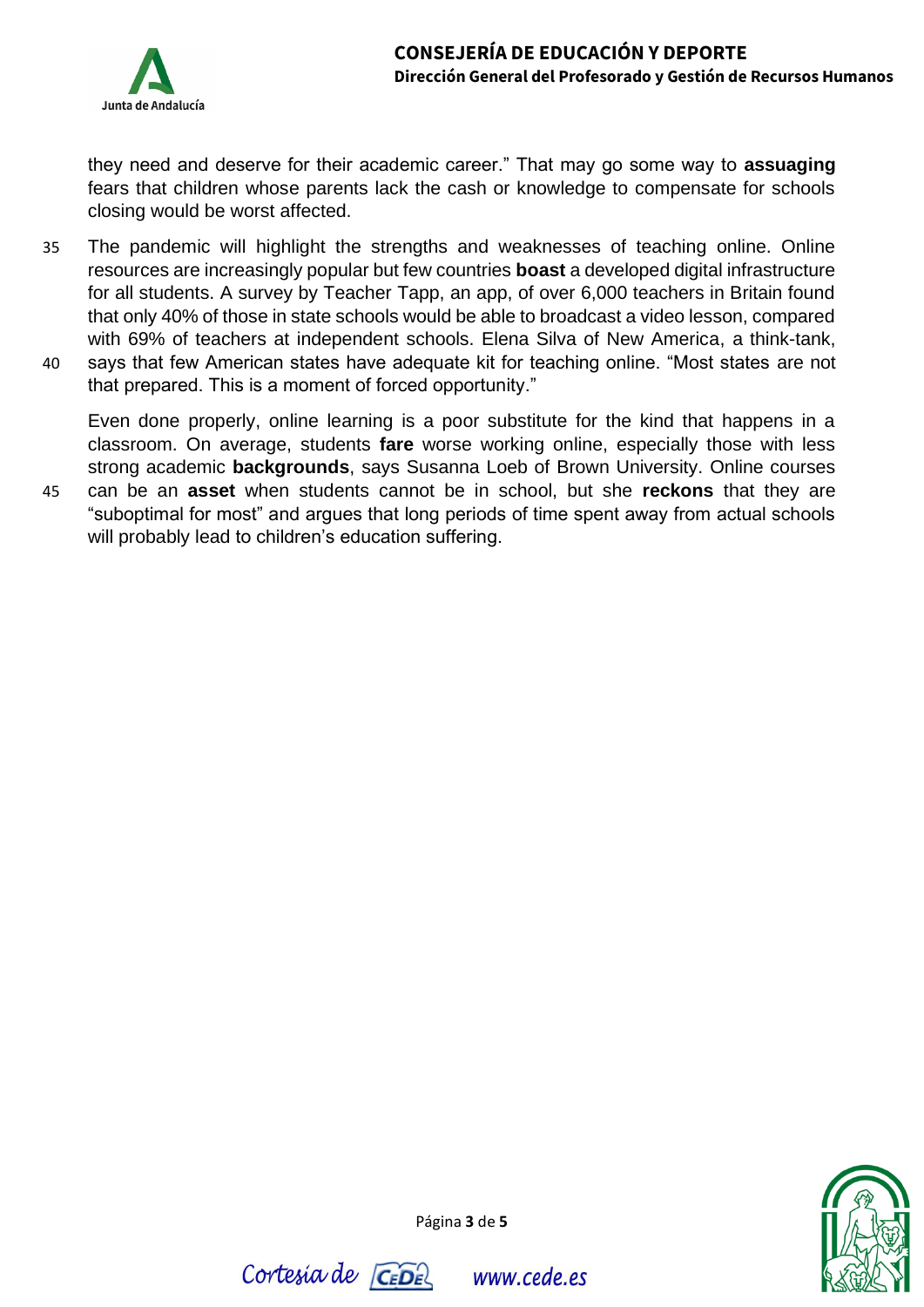

## **EXERCISE 1 (10 points)**

### **Read the text carefully and complete the following statements with information based on the text (1 point each one).**

**a.** Far from idling, Ryu…

**b.** Some of the potential consequences of closing all schools for parents are…

**c.** Many countries in the world have decided to close their schools given that…

**d.** All governments find it very difficult to make the decision of closing down schools because…

**e.** Some of the initiatives in Britain and New York to protect hard-up children include…

**f.** According to the text, closing down schools comes at a price for the Health Care System as…

**g.** In Britain, despite the measures taken by the government, a number of students may find their academic career affected as…

**h.** In case the students are kept away from school and given online learning exclusively, it is expected that…

**i.** Experts state that as a consequence of the pandemic, teaching online will…

**j.** One of the consequences of online learning is that students who have a weaker upbringing usually…

## **EXERCISE 2 (10 points)**

**Choose five from the following ten words or phrases in bold in the text. Using the context, explain the meaning of each one -give just the meaning in this particular context- (5 points), and write a complex sentence with each word provided but in a different context (5 points). You will get 0 points in any of the definitions or sentences containing words which are not English, except loans from other languages.**

- **a.** SLACK OFF
- **b.** FRETS
- **c.** ENTITLED
- **d.** QUALIFY
- **e.** ASSUAGING
- **f.** BOAST
- **g.** FARE
- **h.** BACKGROUNDS
- **i.** ASSET
- **j.** RECKONS



Página **4** de **5**

Cortesia de CEDEL